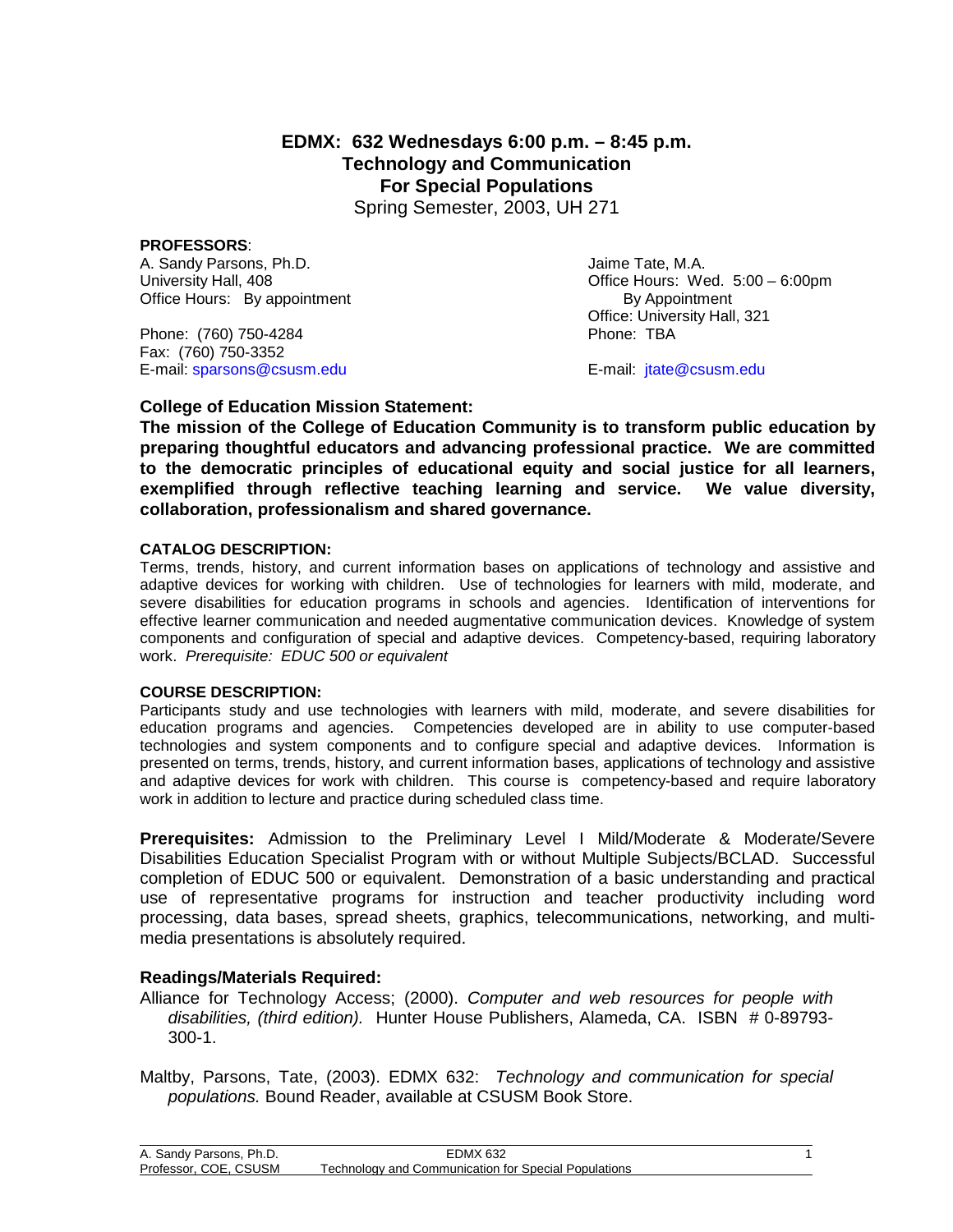- **Readings as assigned and researched on the internet, daily news, and professional journals.**
- **Class handouts (bring all handouts with you to class)**
- **Manuals to equipment and software (provided, to be used in class)**

### **Supplies Required:**

CD-RW or zip disk. You MUST have these to save lab work done in class.

University print card. You will be required to submit hard print copies of lab assignments printed in the lab. This is a requirement.

One 4" X 6" photo album to use in the Mouse House lab.

We suggest you get together in teams to gather or purchase these materials to share.

Velcro tabs or strips Glue sticks (small or large) Hot glue gun (bring to share, not required to purchase) 3 soft sponges ¼ yard of felt Double-sided foam tape (small amount) **Scissors** 

### **COURSE OBJECTIVES**:

Upon completion of this course, students will have acquired the knowledge and skills to:

- 1. Identify for selection and use various resource agencies at national, state, and local levels for improving the use of technology in the classroom to effect needed modification and adaptation of the learning environment for large and small group instruction.
- 2. Evaluate microcomputer software and other technological media for its potential usefulness including possible adaptations and modification to the educational environment and/or devices for improving education programs.
- 3. Plan for the practical application for instructional use of computers; select, evaluate, and use educational hardware and software, and design classrooms for the use of computer assisted instruction for various groups of learners.
- 4. Be familiar with and be able to utilize telecommunication and utility programs to access information bases in general and special education and adaptive technologies.
- 5. Plan the use of technology that can be used to assist/enable persons with physical disabilities in approaching the learning process and environment.
- 6. Explain how to evaluate the effectiveness of technology applications and devices in special education program and for individual learners in the schools.

| A. Sandy Parsons, Ph.D. | <b>EDMX 632</b>                                      |  |
|-------------------------|------------------------------------------------------|--|
| Professor, COE, CSUSM   | Technology and Communication for Special Populations |  |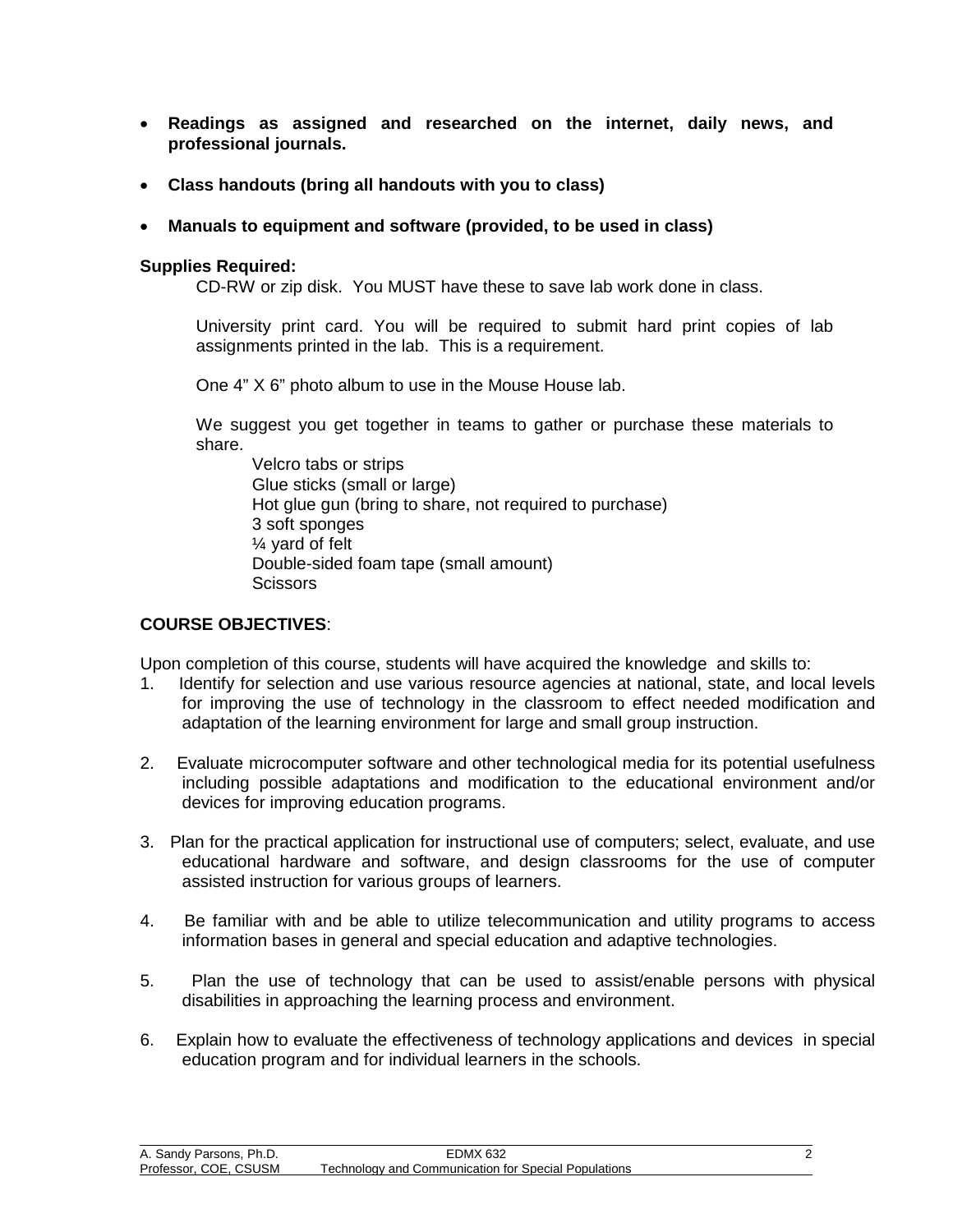- 7. Acquire skills in the use of (administration, scoring, and interpretation) formal measures. using Compuscore software programs.
- 8. Acquire skill in designing and managing education environment for a diverse group of learners in the through use of technology in the classroom
- 9. Acquire skills in adapting curriculum and instruction for students with mild, moderate, and severe disabilities through use of technology and communications.
- 10. Applying knowledge base in family systems and collaboration with parents in designing curriculum, IEPs and ITPs and classroom management plans using appropriate specialized software programs.
- 11. General information and practical application of various specialized assistive and adaptive devices useful for mobility, motor and sensory functioning including resources, repairs, and updating devises.
- 12. Demonstrate skills in sharing information with parents, children, and support staff about the use of assistive and adaptive devices for sensory, movement and mobility.
- 13. Acquire competencies in configuring and using adaptive devices including
	- IntelliKeys™,
	- switch access and switch interface,
	- overview of other hardware including
		- Key Largo™ alternative keyboard,
		- TASH™ mini keyboard,
- 14. Acquire competencies in using specialized software such as:
	- Overlay Maker©: standard and custom overlays
		- for social interaction and communications skills,
	- Write out Loud© (Speaking word processing program),
	- Co-Writer©: (Word prediction program for individuals with oral and written language disabilities (Ke:nx setups, alternative keyboards).

# **ADMINISTRATIVE REQUIREMENTS OF STUDENTS**

**COE ATTENDANCE POLICY**: A good student is one who adheres to standards of dependability and promptness. This course is comprised of 16 class sessions across a 16 week period. Students who miss three or more of the 16 class sessions of this course; or who are late for, or leave early from three or more sessions of this 16 class session course, will be unable to receive a passing grade for this course (C+ or better).

**ASSIGNMENT POLICY**: Each assignment is due on the date indicated on the syllabus. Students are required to keep a copy of all work (including lab assignments requiring papers and responses) in case any work becomes lost. Burden of proof of assignment completion is upon the student. Late assignments will be penalized.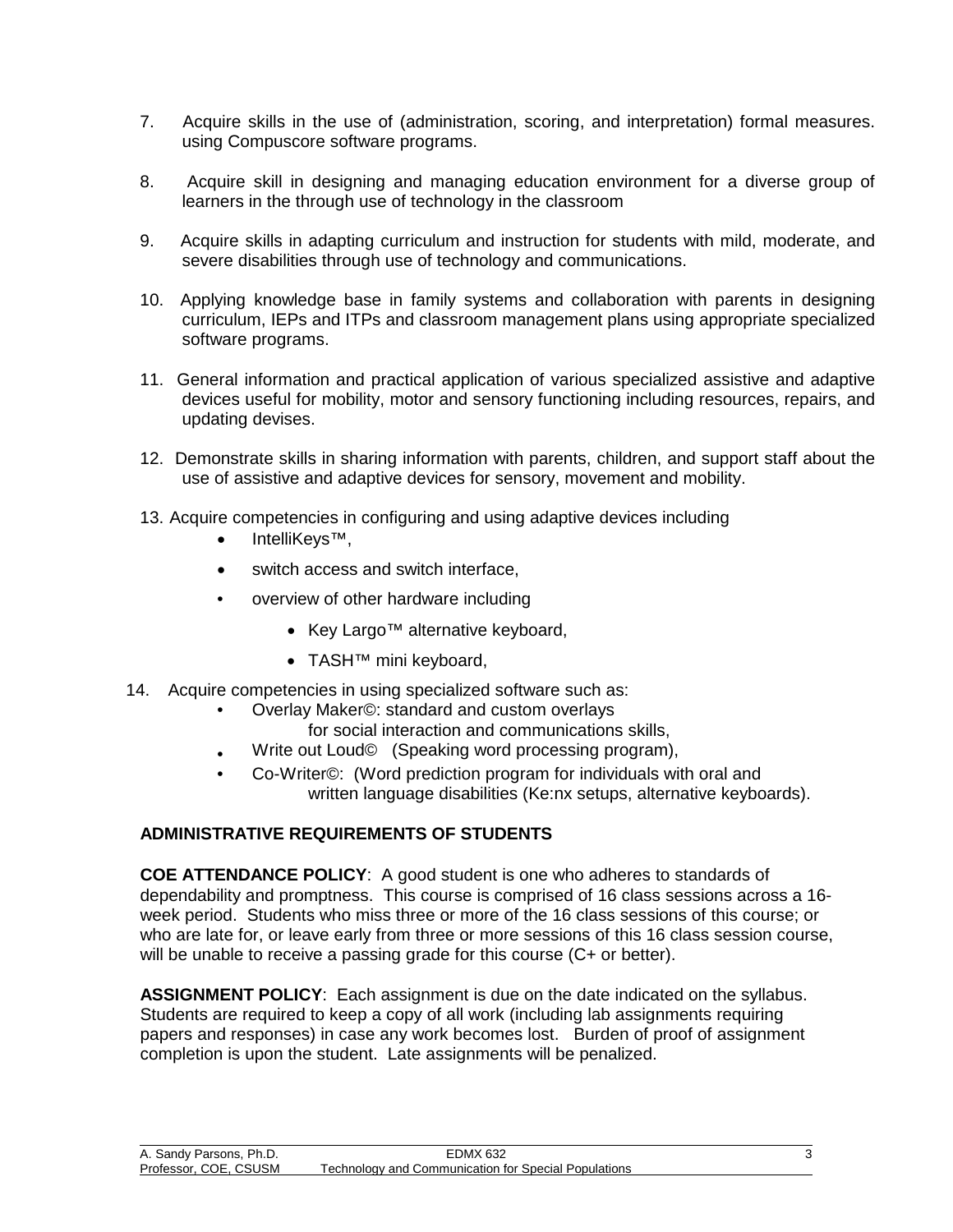**MISSED LABS**: Students may (with consent of the professor) make up the lab work and submit the lab sheet. However, less than full points will be awarded as the student has missed the professor's instruction and supervised in-class group work with peers. No labs will be accepted later than two weeks after the class session in which the information was covered.

**Note**: If you have extraordinary circumstances in your life which will impact upon your attendance or assignments, please let us know. If you have any questions or concerns, please contact the instructor.

Plagiarism of any type will result in a failing grade. Students making unauthorized copies of copyrighted microcomputer software will receive a failing grade.

# **All proof of work accomplished is the responsibility of the student.**

It is strongly advised that students keep up with the assignments from week to week.

# **LAB ETIQUETTE**:

# **ABSOLUTELY NOT FOOD, DRINK, WATER, ETC. IN THE LAB AT ANY TIME**.!!!! Students with food or drink in the lab will be **penalized participation and lab points**. Thank You.

 $\Box$  A collaborative professional considers his/her colleagues at all times. Much of the adaptive and assistive devices must be shared. Be sure to have each member of the group have hands-on with the devices and software in order to complete lab work.

 $\Box$  Much work for this course is collaborative. In real life, all team members must collaborate and participate in order to accomplish any completed project . Team members are expected to be considerate and group minded in scheduling working sessions to complete course assignments.

 $\Box$  Please wash your hands before using any adaptive equipment, the keyboard membranes and switches are very sensitive. Also, do not write on top of the keyboard membranes.

**Note: the one principle of adaptive tech**: if it is going to malfunction, it will do so when you are in front of a group! Please be patient!

# **PROFESSIONAL AND ADMINISTRATIVE REQUIREMENTS**

- 1. Attend all class sessions. Please call the instructor when you are unable to attend class or if you must be late. It is the policy of the CSUSM College of Education that any student who misses 20% or more of class time, field experiences, or class sessions may not receive a passing grade for the course.
- 2. Use "Person-first" language (e.g., "Student with Down Syndrome" rather than "Down Syndrome student) must be used throughout all written and oral assignments and discussions.
- 3. Word-process all written documents. **Keep a copy of all of your work**. Proof of completion of all assignments is the responsibility of the student. Keep these records until you have received your grade. Also, you will want these copies for your records and for potential future use as professional portfolio entries.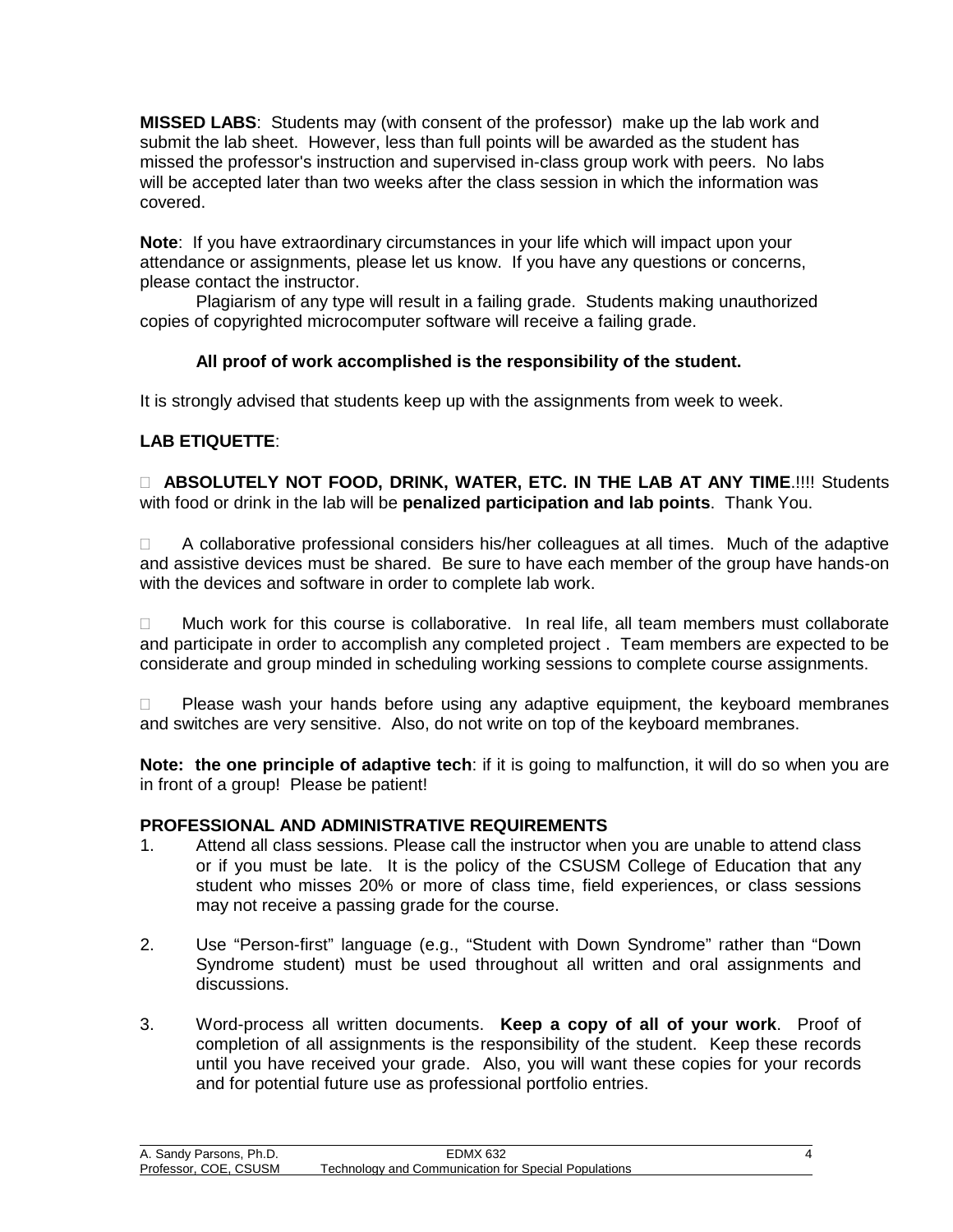- 4. Complete and hand in all assignments on the due dates for full credit. If you have extraordinary circumstances that impact completion of your assignments, please inform the instructor(s). Any time that you have questions or concerns, please contact the instructor(s) immediately.
- 5. Participate in class discussions and group activities and demonstrate positive interpersonal skills with classmates and guests. Participation points are assigned on the basis of participation, collegiality, collaborative effort, and professionalism in interactions with fellow students and the instructors and guest lecturers.
- 6. Responsibility for obtaining handouts is that of the student. If you are to miss class, be sure to select a class "buddy" to ensure that you receive handouts and information when you must miss class. You may wish to have the following: Buddy: Telephone, e-mail address, Fax number.

# **SCHOLASTIC REQUIREMENTS**

**Please note the College of Education Attendance policy stated on the third page of this syllabus.** The CSUSM College of Education, which has an attendance policy that mandates a minimum attendance of 80% of class sessions, requires these guidelines. Please inform your instructors in advance of any extenuating attendance circumstances.

# **Participation (5 point maximum/class 5 X 16 classes = 80 points maximum)**

Regular, punctual attendance it is critical and expected in the teaching profession. Because this class is participatory in nature, the experiences and discussions are difficult to recreate. Additionally, it is important that each class member have the opportunity to exhibit collaborative teaming and participatory behavior. To reinforce our commitment to developing interpersonal skills, students are expected to arrive on time; return from break on time; stay for all of the class; and fully participate and cooperate with classmates, instructors, and guests. A class participant who arrives late, departs early, or engages a "non-collaborative" behavior will receive less than the maximum **five** points for that given class

### **ACADEMIC REQUIREMENTS**

# **ASSIGNMENTS AND POINTS FOR MEETING COURSE OBJECTIVES:**

| Lab Assignments (10 points each)           | 60  | (be sure to turn in your lab sheet for lab |
|--------------------------------------------|-----|--------------------------------------------|
| points)                                    |     |                                            |
| Collaboration/Participation                | 80  | (be sure to sign in each class session)    |
| Customized Overlay and presentation        | 50  | (Pairs)                                    |
| <b>SWERL Assignment (individual)</b>       | 95  | (submits complete SWERL with paper)        |
| <b>Website Review</b>                      | 50  |                                            |
| Reading Reflections (20 points each)       | 100 | (Activities will be provided)              |
| Vendor Research Paper and Presentation 100 |     |                                            |
| TOTAL POINTS: 535                          |     |                                            |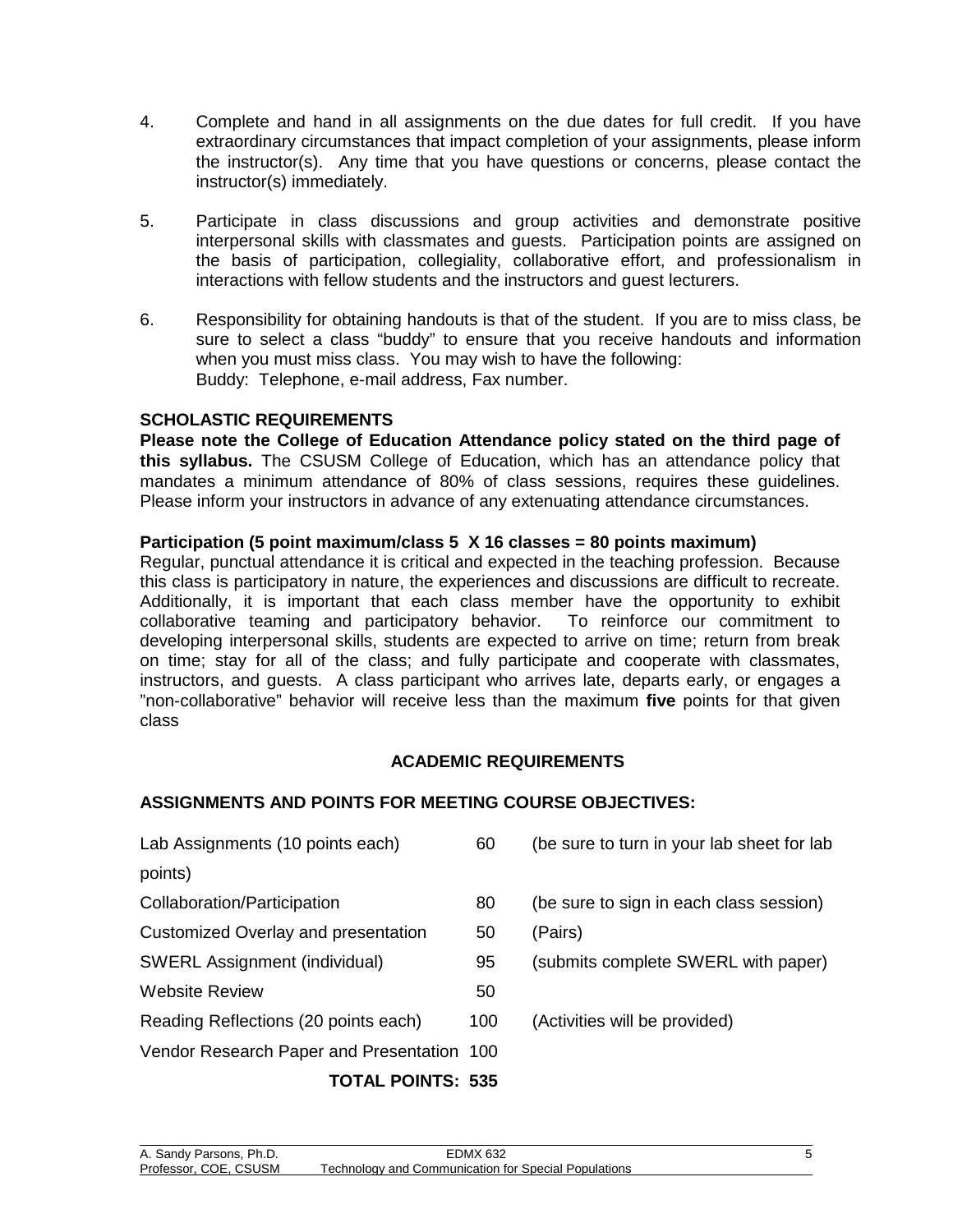### **Lab Assignments**: (6 sessions @ 10 points each = 60 points)

There is an in-class application lab assignment for each class meeting. Be sure to turn in your lab sheet. The following are examples of labs for class, you will be given an individual lab sheet to turn in the night the lab is done in class.

**Examples of Labs:** Switch Software Lab Software Evaluation Lab Mouse House/Page Fluffers Isolation Mitt Inspiration Lab Low Tech Device Lab

### **Collaboration/Participation (16 sessions @ 5 points each = 80 points)**

be sure to read both the attendance and missed labs policies stated above under administrative requirements.

### **Criteria for Grading Participation**:

Participation points will be assigned on the following criteria: collaborative cooperation in all labs, classes, and group assignments; enthusiasm for the content and activities; respect for the speakers; patience and flexibility with the materials, assignments and technology; appropriate use of the lab, hardware and software. Respect for the lab environment and equipment, e.g. absolutely no food or drink in the lab, store all equipment and clean up lab before leaving class.

### **Presentation of Software and Customized Overlay (Pairs, 50 points)**

Pair's evaluation and presentation of a software program, with Custom Overlay for interface. Format included in bound reader.

### **SWERL paper and presentation of SWERL (Individual, 95 points)**

Students will use the SWERL and complete the student evaluation and software analysis. These will be shared in class through a group process.

**Website Review (Individual, 50 points)** Each student will be required to review a web site using a review rubric provided in class, and to submit a paper based upon this review. (Format for this paper will be provided in class).

### **Reading Reflections: (Individual, five @ 20 each = 100 points total)**

Reading reflections will be based on text readings. Formats/prompts will be provided in class.

### **Vendor/Product Review Research Paper (Individual, 100 points)**

Students will select and sign up for an area of AT to research and then find five vendors who sell products that support that area of interest. Students will request 32 catalogs from the vendors to share with class along with one/two page summary of your findings. Before contacting vendors, students will need to sign up on the Vendor Contact sheet in class as you may not duplicate vendors within the class.

\* it is recommended that you sign an area of research and begin early in order to receive materials needed for this assignment in a timely manner.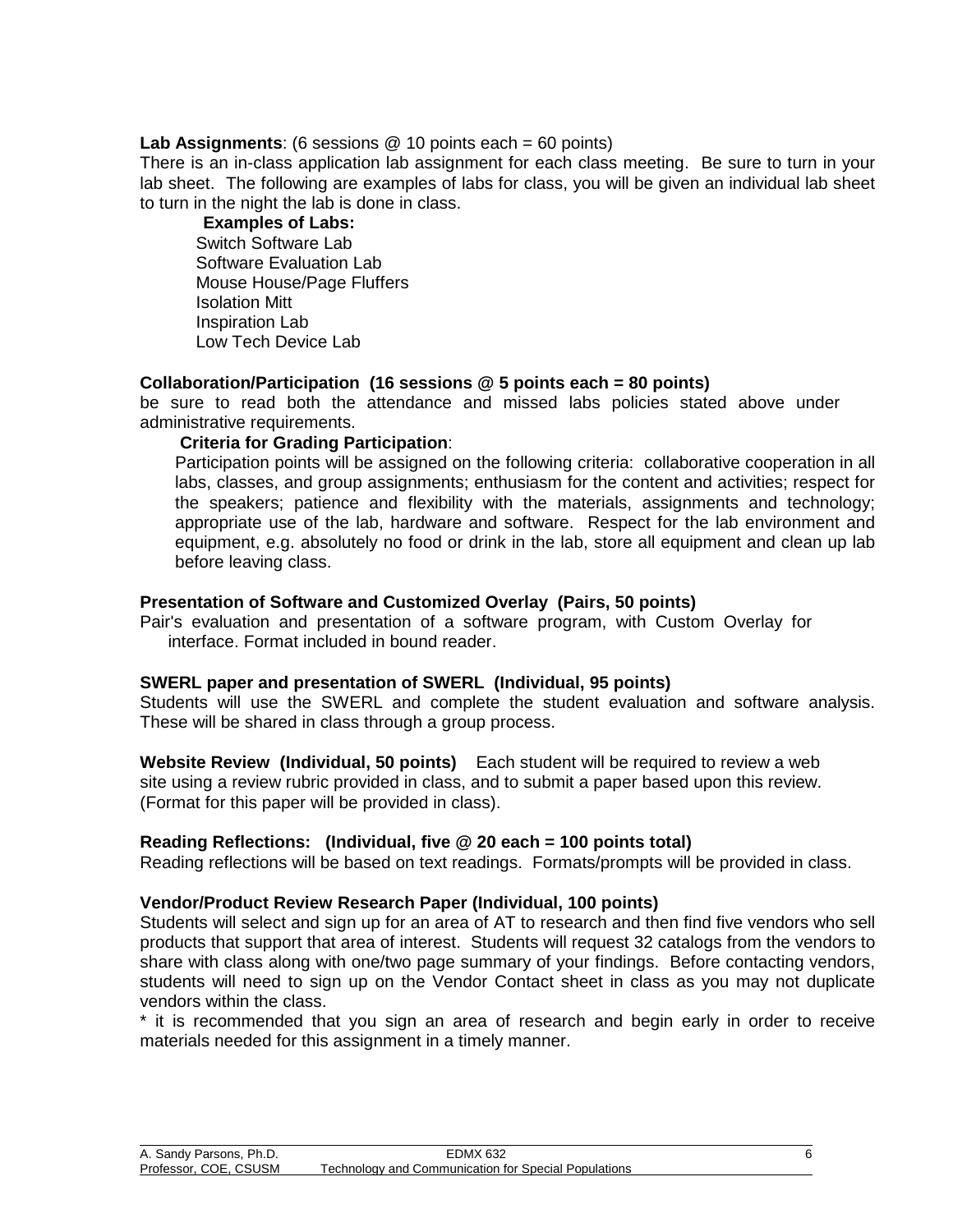# **CALCULATION OF COURSE GRADE**

Points will be totaled for all assignments and percentages will be calculated. Grades are then computed according to the following

### **GRADING SCALE: (represents percentages of total points)**

| Α  | 93-100 | А-    | 90-92 |
|----|--------|-------|-------|
| B+ | 87-89  | R     | 83-86 |
| В- | 80-82  | $C+$  | 77-79 |
| C  | 74-76  | $C$ - | 70-73 |

**Criteria for Course Grading:** (CSUSM General Catalog for l996-97, page G-3) A (Excellent): Performance of the student has been at the highest level, showing sustained excellence in meeting all course requirements and exhibiting an unusual degree of intellectual initiative.

B(Good): Performance of the student has been at a high level, showing consistent and effective achievement in meeting course requirements.

C (Satisfactory): Performance of the student has been at an adequate level, meeting the basic requirements of the course.

### **NOTE: The minimum acceptable grade for courses in the professional education sequence is C+, but a B average must be maintained.**

D (Passing): Performance of the student has been less than adequate, meeting only the minimum course requirements.

F (Failing): Performance has been such that minimal course requirements have not been met.

### **Suggested References and Readings:**

Male, M. (1997). Technology for inclusion: Meeting the special needs of all students (3rd ed.). Boston: Allyn and Bacon.

Roblyer, M.; Edwards, J.; & Havriluk, M. (1997). Integrating Educational Technology into Teaching. Columbus, OH: Merrill.

Scherer, M. (l993). Living in the state of stuck: How technology impacts the lives of people with disabilities. Cambridge, MA: Brookline Books

Norman, D. (l993). Things that make us smart: Defending human attributes in the age of the machine. Reading, MA: Addison-Wesley.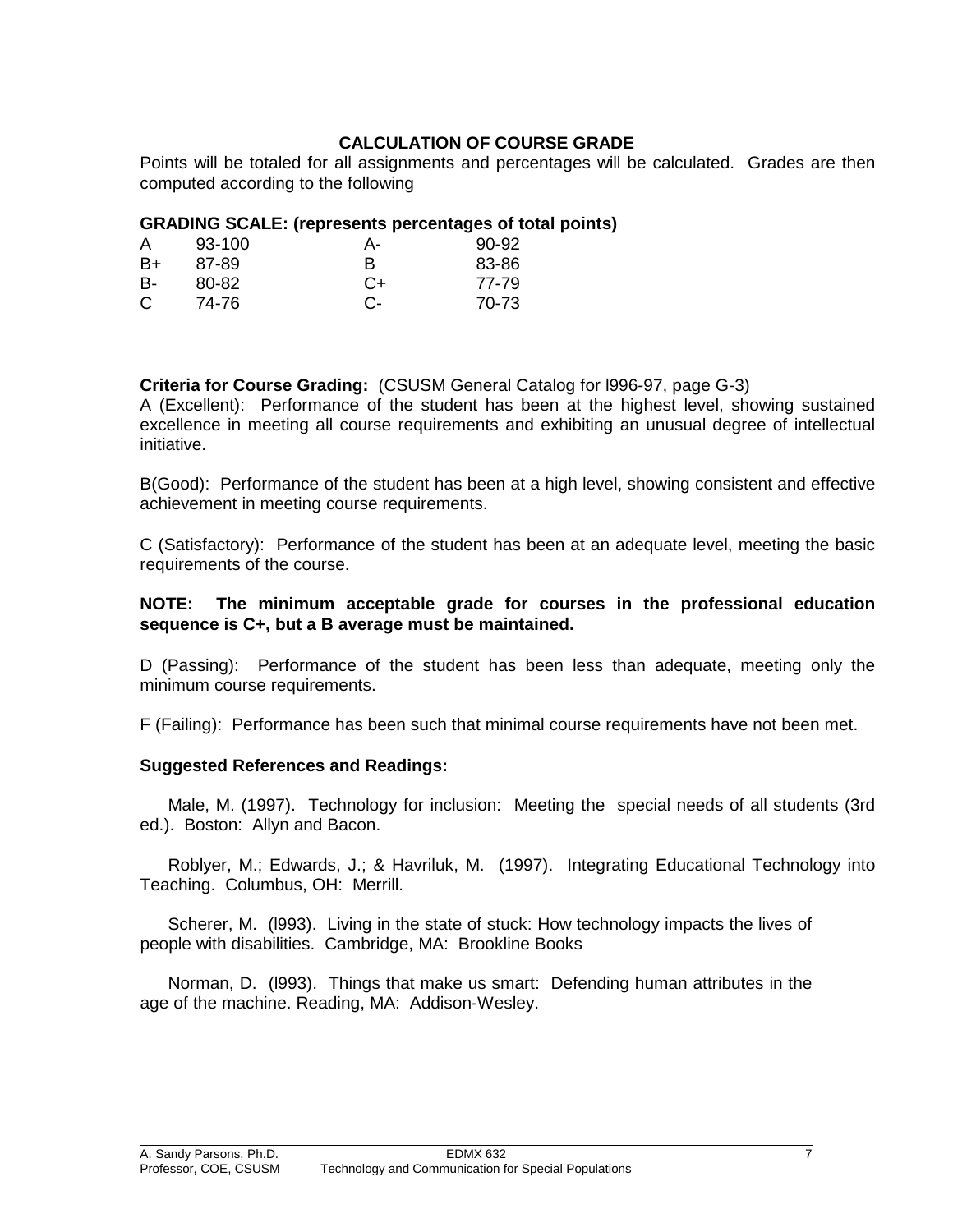# **CTC Level 1 Standards And Levels Of Competence:**

The following table indicates the CTC Level I standards and level of competence addressed by EDMX 632 and the level (i.e., knowledge, application) at which each standard is demonstrated.

| M/M/S | M/M/S | M/M/S | M/M/S | M/M/S | M/M/S | M/M/S | M/M/S | M/M/S | M/M/S |
|-------|-------|-------|-------|-------|-------|-------|-------|-------|-------|
|       |       |       |       |       |       |       |       |       |       |
| 10    | 12    | 15    |       | 22    | 23    | 24    | 25    | 26    | 27    |
|       |       |       |       |       |       |       |       |       |       |
| K/A   | K/A   | K/A   | K/A   | K/A   | K/A   |       | K/A   | K/A   | K/A   |

#### **Table of CTC Level I Standards and Levels of Competence**

Key to Table Standards and Areas of Certification:<br>10 Professional, legal and ethical practice

- 10 Professional, legal and ethical practices<br>12 Educating diverse learners with disabilitie
- Educating diverse learners with disabilities
- 15 Managing learning environments
- 17 Assessment, curriculum, and instruction<br>22 Assessment and evaluation of students
- 22 **Assessment and evaluation of students**<br>23 **Planning and implementing curriculum a**
- Planning and implementing curriculum and instruction
- 24 Positive behavior support
- 25M/M Characteristics and needs of individuals with mild to moderate disabilities
- 26 Curriculum<br>27 Movement. Movement, mobility, sensory and specialized health care
- **M/M/S** = Common Mild/ Moderate and Moderate/Severe Education Specialist Competency
- **M/M**= = Mild/Moderate Education Specialist Competency<br>**M/S** = Moderate/Severe Education Specialist Competen
- **M/S** = Moderate/Severe Education Specialist Competency<br>**K** = Competence at **knowledge** level
- **K** = Competence at **knowledge** level<br> **A** = Competence at **application** level
- $=$  Competence at **application** level